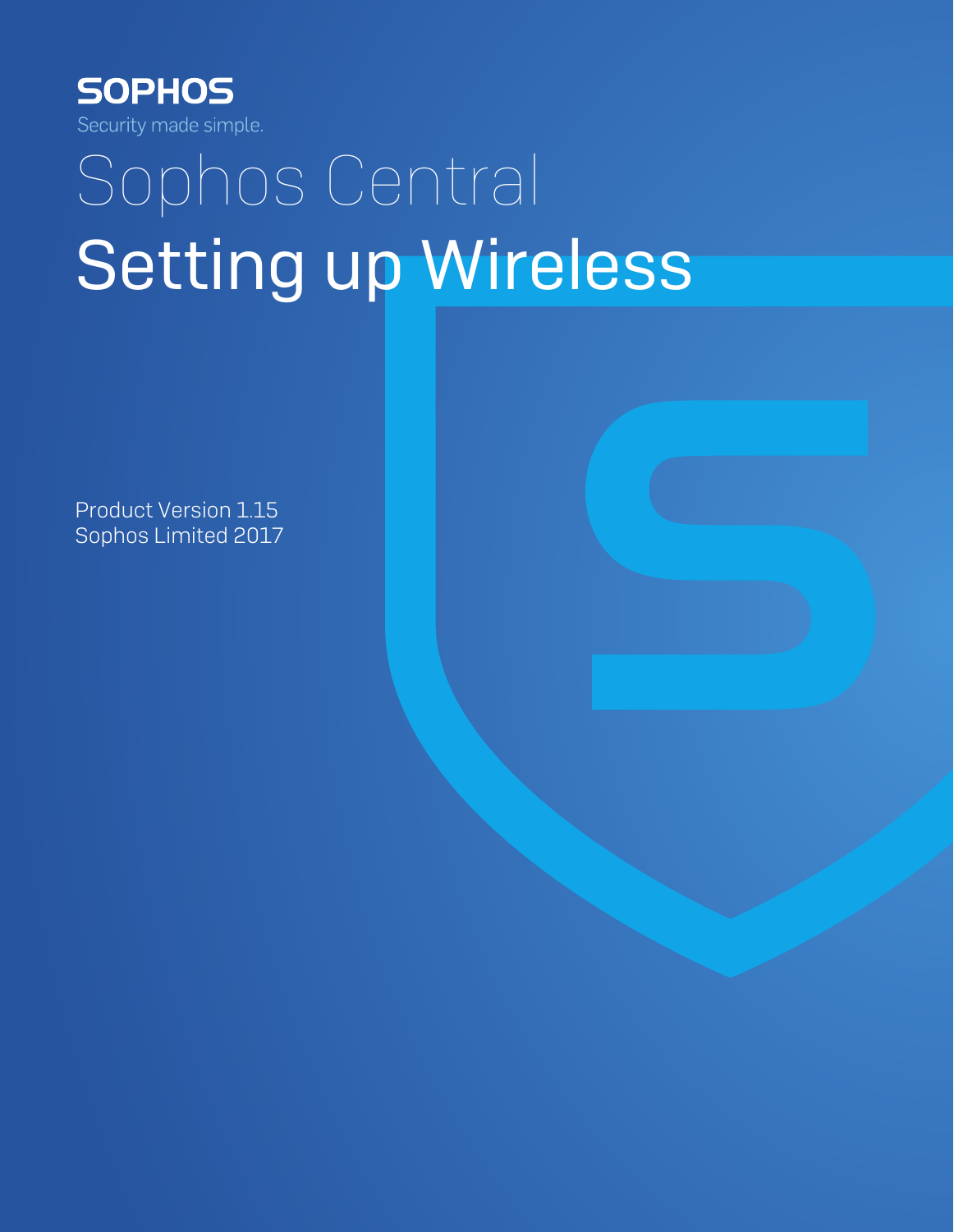### Contents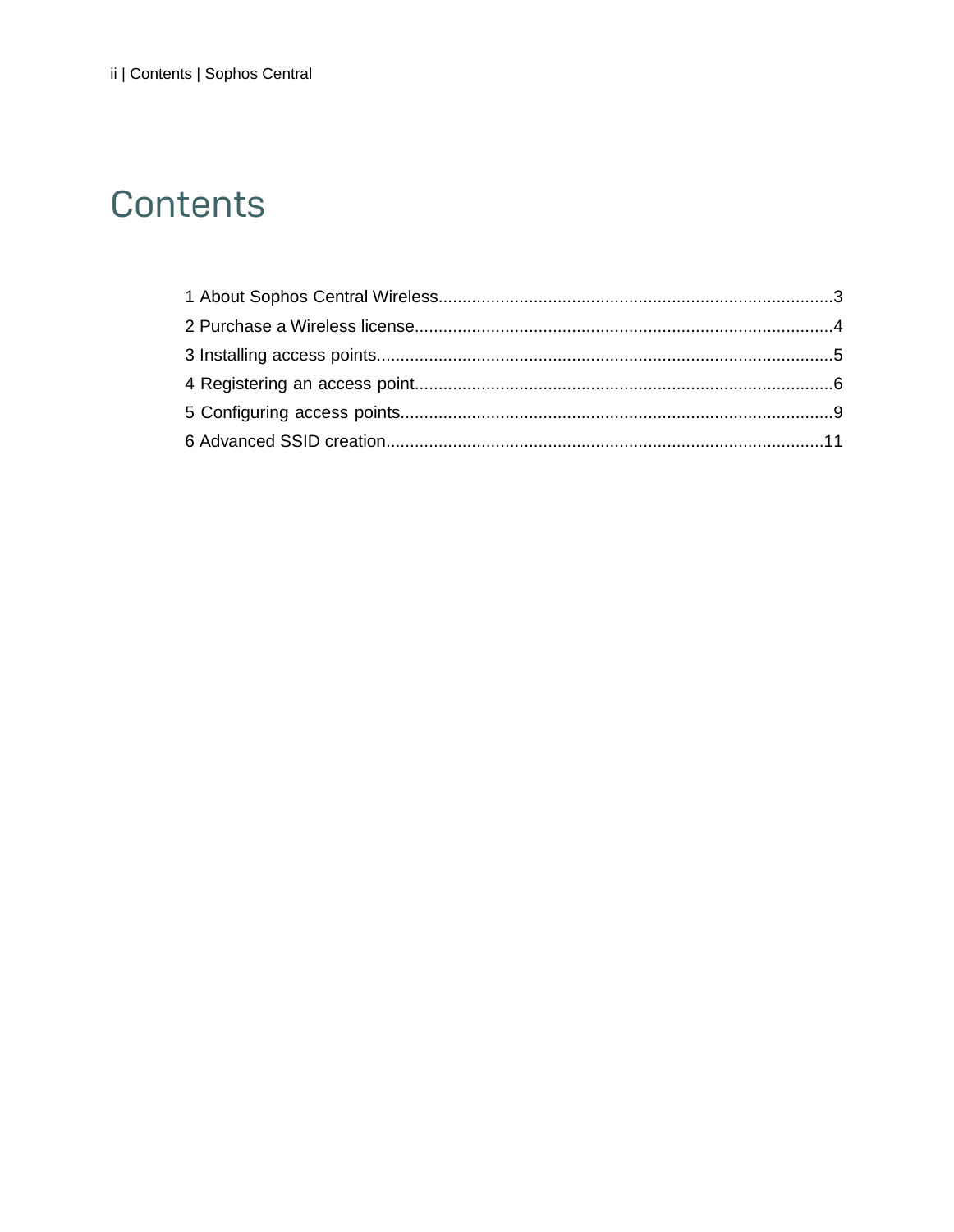### <span id="page-2-0"></span>1 About Sophos Central Wireless

To be able to manage your Sophos access points via Sophos Central, you need to have a Sophos Central account with a Wireless license. If you already have a Sophos Central Admin Account, you can start a Wireless trial directly from your Sophos Central Admin account. After that you can decide if you want to purchase a license.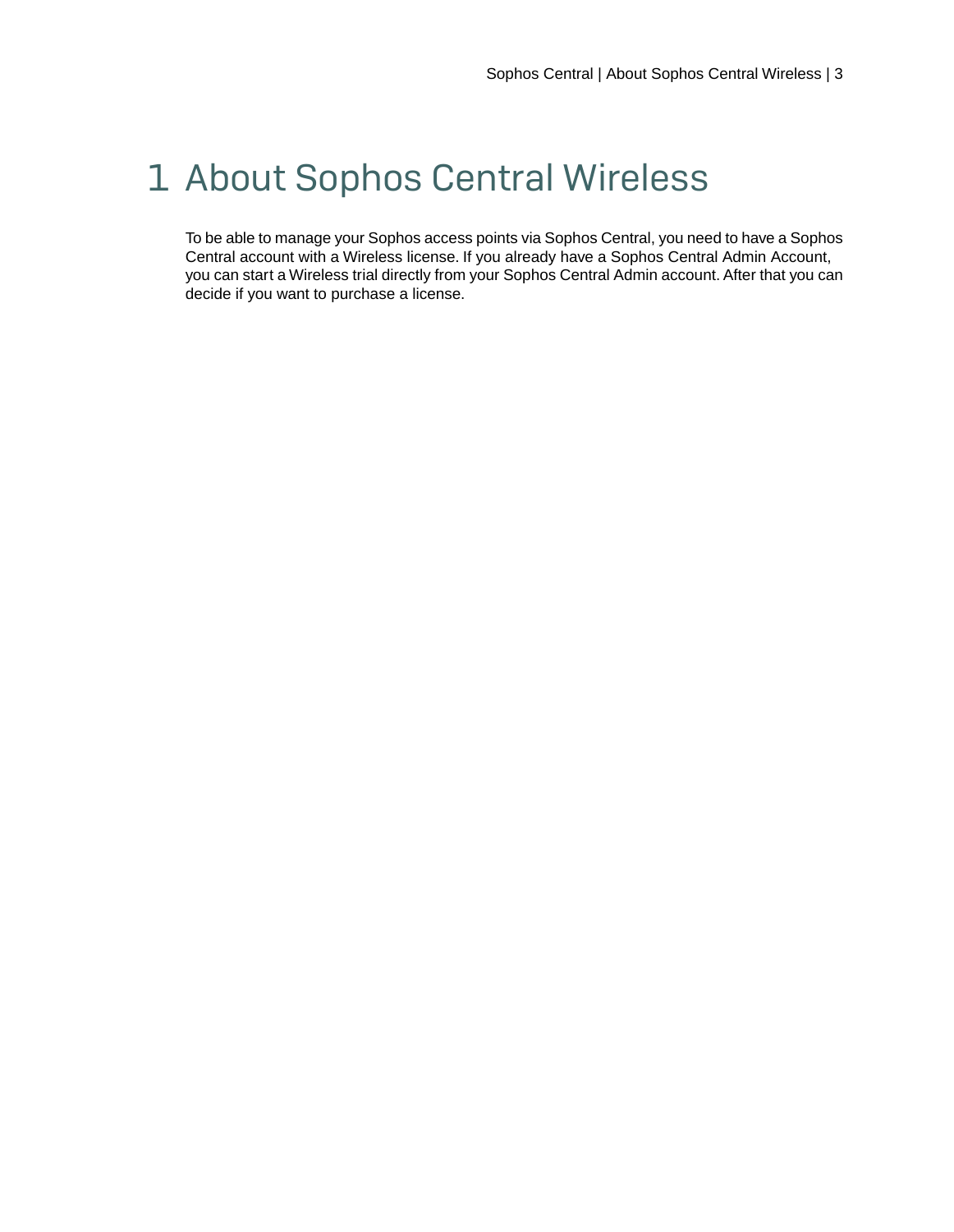## <span id="page-3-0"></span>2 Purchase a Wireless license

#### About this task

If you have a Sophos Central Admin account with a 30 days trial activated, Wireless is included. You can purchase the license together with other Sophos Central products or as a single product.

#### Procedure

- 1. Log in to your Sophos Central Admin account.
- 2. Go to **Explore Products**.
- 3. Click **Contact Partner to Buy** and follow the displayed steps.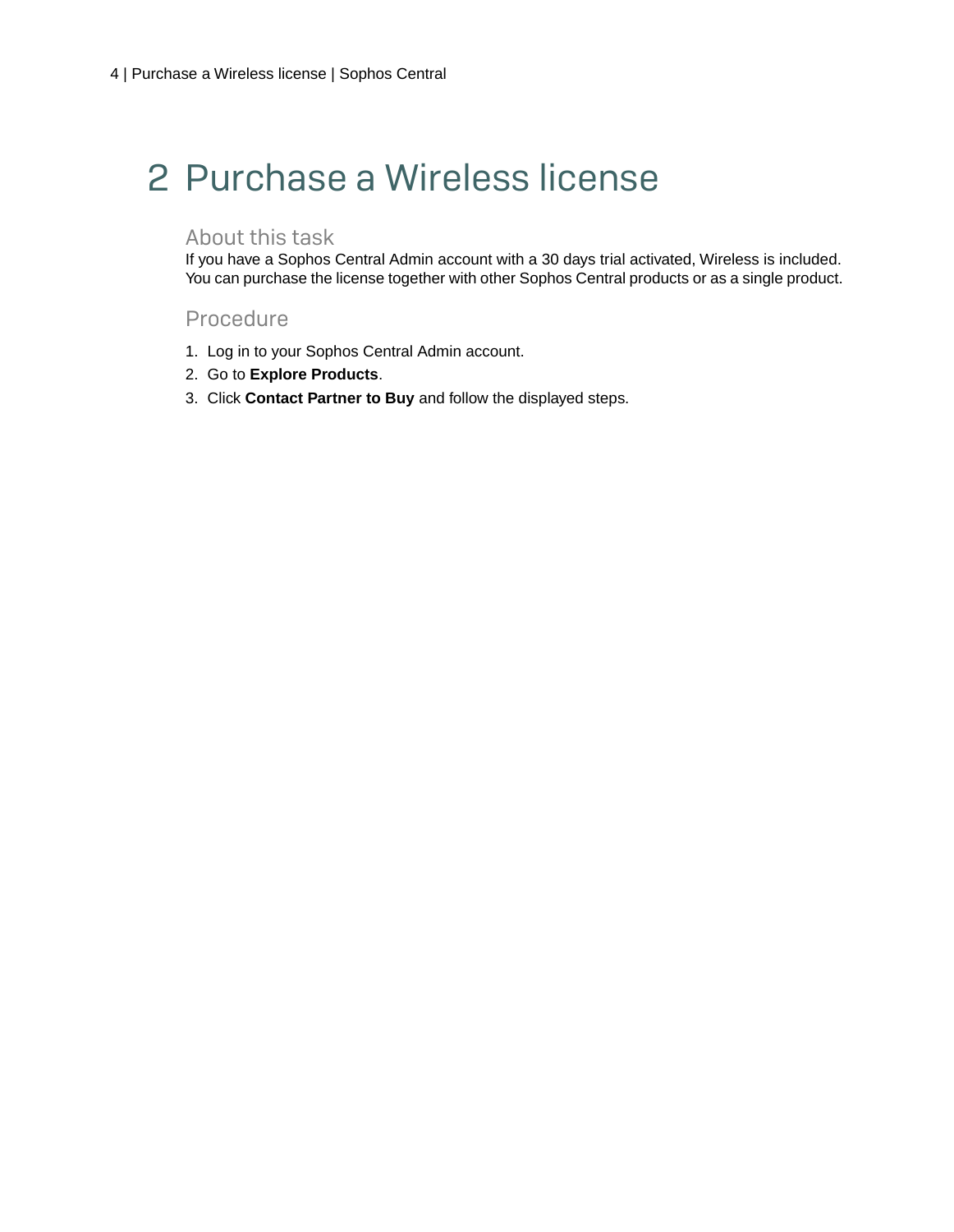### <span id="page-4-0"></span>3 Installing access points

There are different kinds of Sophos access points. Please find an installation advice in the operating instructions on the [Sophos documentation page](https://www.sophos.com/en-us/support/documentation/sophos-access-point.aspx).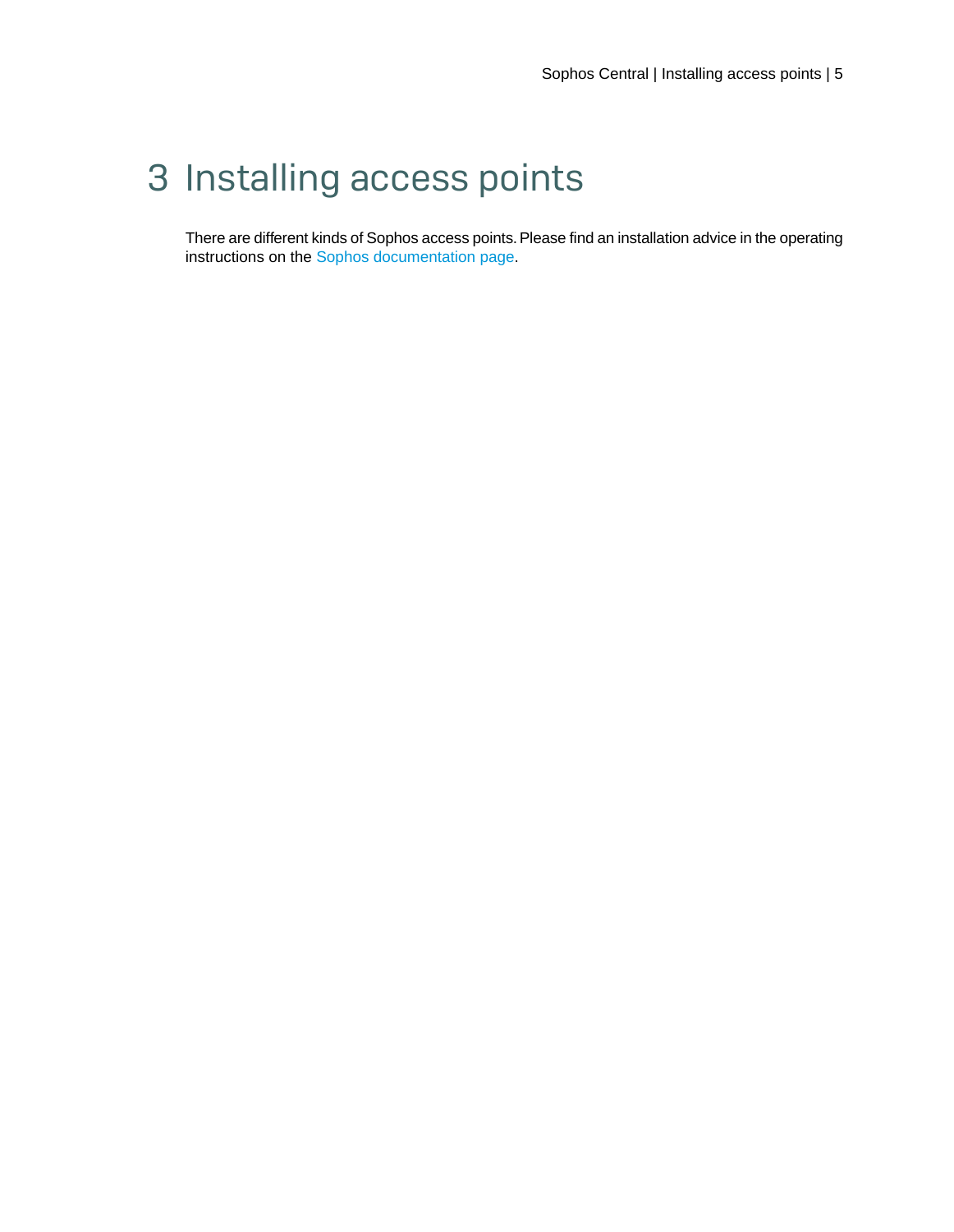## <span id="page-5-0"></span>4 Registering an access point

#### Before you begin

Before registering an access point in Sophos Central, you have to meet the following requirements.

- You have a valid Wireless license in your Sophos Central account.
- Your Sophos access points are connected to a power supply.
- You have the serial number (S/N) ready.

**Note:** Find the S/N on the back of the AP or on the package of the access point.

#### Procedure

- 1. Log in to your Sophos Central account at <https://central.sophos.com>.
- 2. Select **Wireless** from the popup screen which appears when clicking on **Wireless** in the left menu.



The onboarding wizard opens.

3. Follow the instructions of the wizard.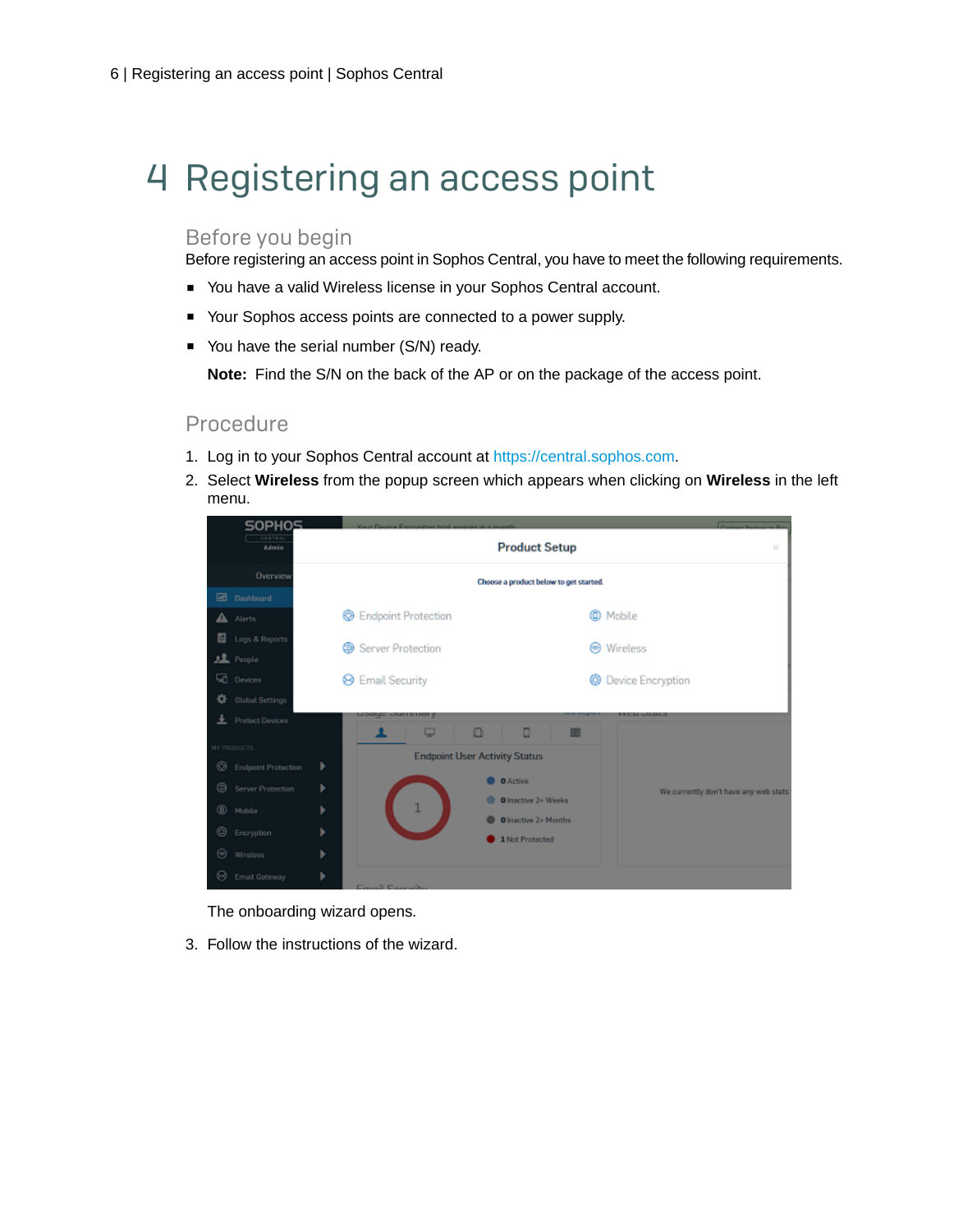

4. Once the access point shows as registered, click **Save**.

The SSIDs page of the wizard is displayed.

|                                                                             | Onboarding wizard |                 |              | ×    |
|-----------------------------------------------------------------------------|-------------------|-----------------|--------------|------|
|                                                                             |                   |                 | O            |      |
| Access Points                                                               | <b>SSIDs</b>      |                 | <b>Sites</b> |      |
| SSID                                                                        |                   | Encryption Mode |              |      |
| My test network                                                             | ✓                 | WPA2-Personal   |              | ۰    |
| Passphrase                                                                  |                   |                 |              |      |
|                                                                             | ✔                 |                 |              |      |
| Password strength: <a><br/>Frequency Band</a>                               |                   |                 |              |      |
| 2.4 GHz and 5 GHz                                                           | ے<br>٠            |                 |              |      |
| E Keep broadcasting when the access point is not connected to the<br>cloud. |                   |                 |              |      |
|                                                                             |                   |                 |              | Save |

5. Fill in the required information and click **Save to continue**.

You can now add one or more sites.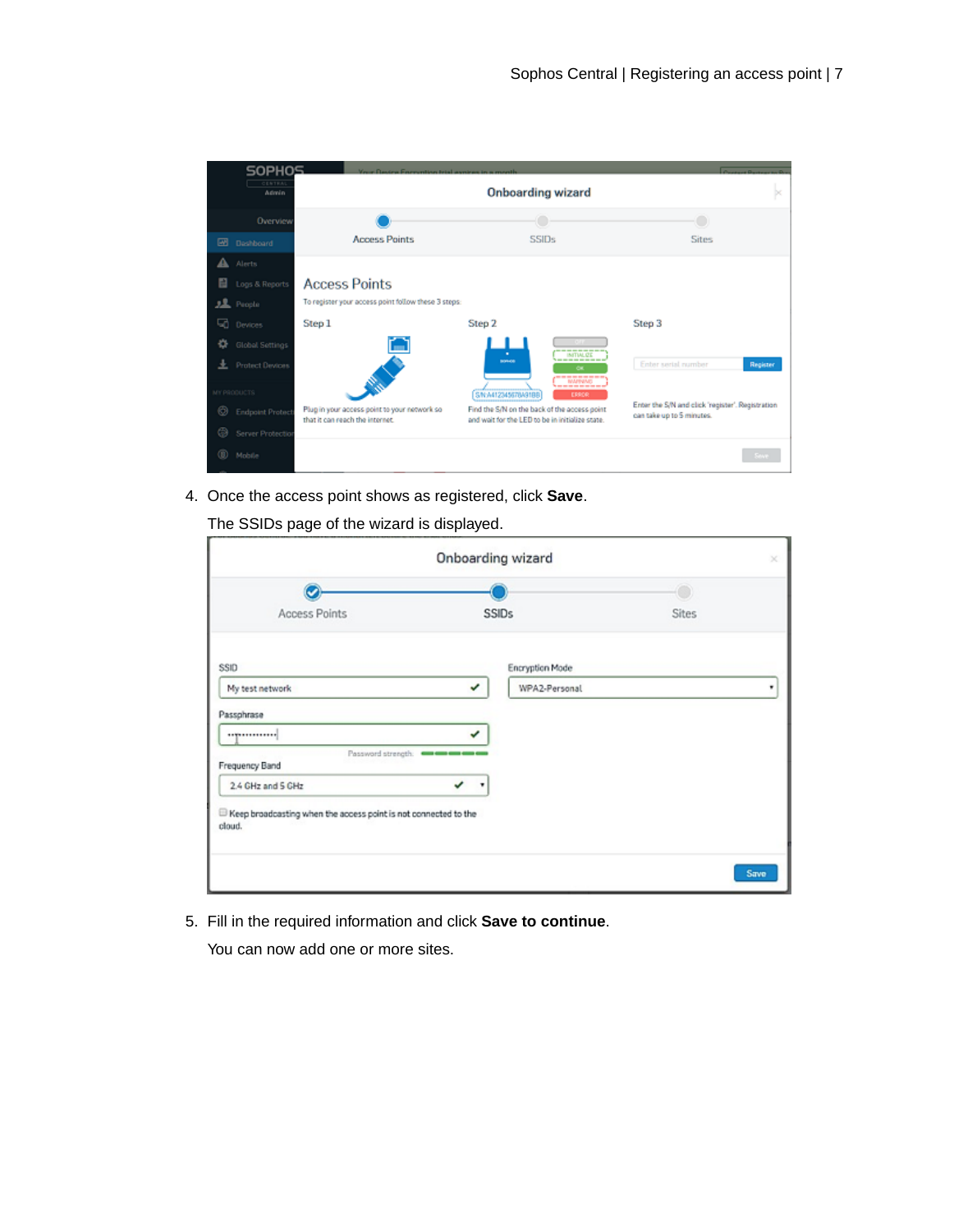

- 6. Activate the **Sites** toggle if you want to add a site.
- 7. Enter the required information and click **Complete**.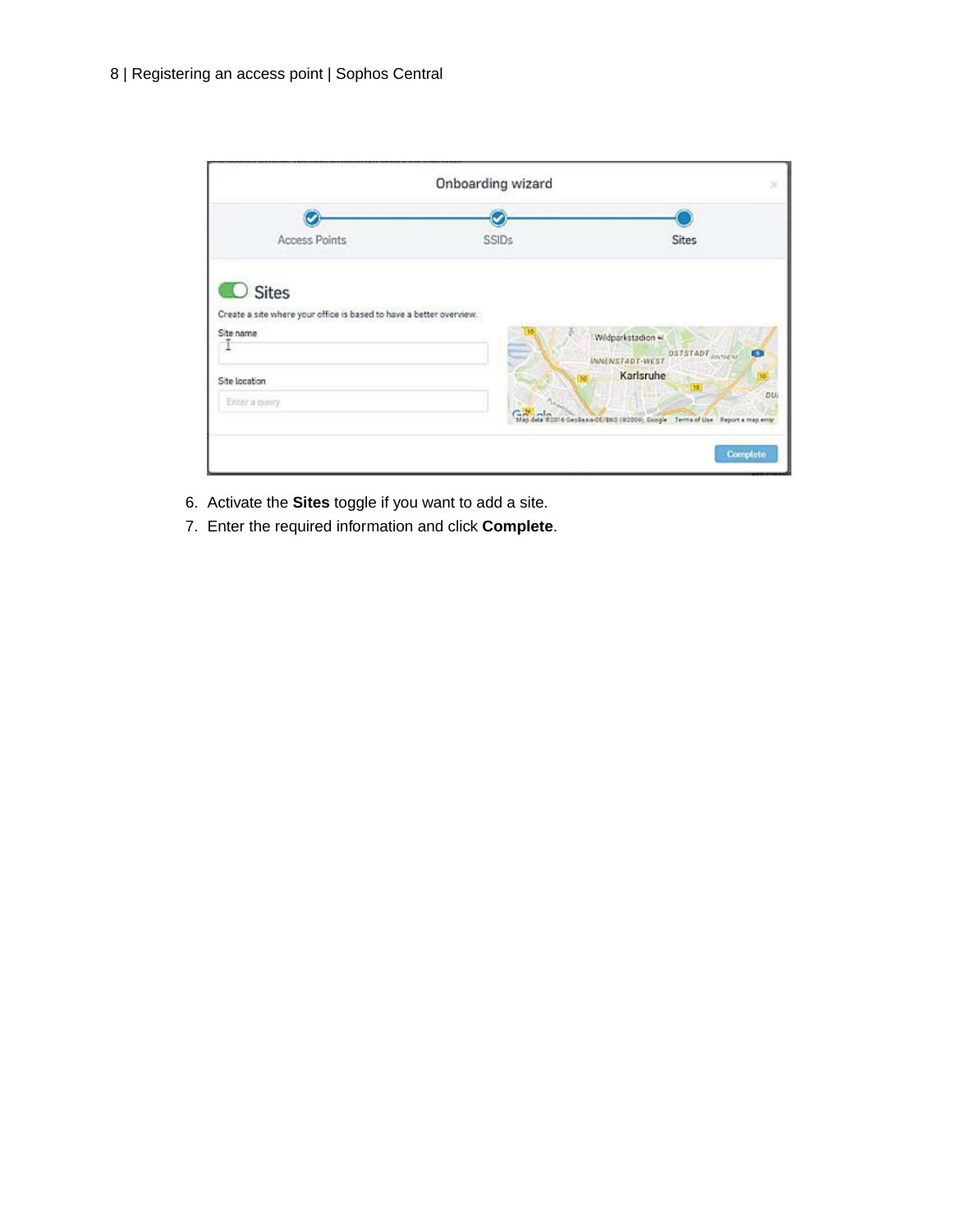# <span id="page-8-0"></span>5 Configuring access points

#### About this task

If you registered at least one access point with an associated SSID, your network is available. You have additional options to configure access points.

#### Procedure

1. In Sophos Central go to **Wireless** > **Access Points**.

All registered APs are shown.

2. Click on the AP you want to configure.

| <b>SOPHOS</b><br>$C$ in the $C$<br><b>Admin</b>                                                       |                                                                                                                                                                  | Settings                                                                                        |              | Clients                     |                          |                            |
|-------------------------------------------------------------------------------------------------------|------------------------------------------------------------------------------------------------------------------------------------------------------------------|-------------------------------------------------------------------------------------------------|--------------|-----------------------------|--------------------------|----------------------------|
| <b>&amp; Weekss</b>                                                                                   |                                                                                                                                                                  |                                                                                                 |              |                             | Oslate<br>Save -         | <b>Cancel</b>              |
| 4 Back to Deervere                                                                                    | AP55                                                                                                                                                             |                                                                                                 |              |                             |                          |                            |
| <b>MIATOL</b><br><b>Ed</b> Deshboard<br>$\mathbf{A}$ Marts<br><b>Volume</b><br><b>D</b> Usage Insight | <b>Lecation</b> [13]<br><b>SAM AND IN</b><br><b>Vension</b> Unknown<br>Internal IP 10<br>External, IP 525<br>Model APSS<br>Worldoad<br>6%                        |                                                                                                 |              |                             | Control Panel            | <b>Reboot Access Point</b> |
| MANAGE PROTECTION<br><b>C</b> Access Points<br>$0 \nIm$<br><b>O</b> Stor                              | Name <sup>4</sup><br>APSS-ANOXODDEFT41493<br>Band<br>24 GHz                                                                                                      | Band<br><b>SGNc</b>                                                                             | Assign SSIDs |                             |                          | 1 of 1:550s selected       |
| <b>CONFIDERE</b><br>0.5 <sub>0</sub>                                                                  | TX Power<br>$\overline{\mathbf{v}}$<br>100%                                                                                                                      | TX Pawer<br>$\overline{\mathbf{v}}$<br>100%                                                     | Search<br>0  | $\alpha$<br><b>DOE NAME</b> | <b>BURGHIS</b>           |                            |
| GOVING CENTRAL<br><b>B</b> Explore Products                                                           | Channel width<br>$\sim$<br>30 MHz<br><b>Autochannel</b><br>w<br>Channel.<br>R<br>$\mathbf{I}$<br><b>Airtime Fairness</b><br><b>Enable Airtime Fairness</b><br>O. | Channel width<br>$\omega$<br>2010/02<br>Autochannel.<br>Dynamic Background Channel<br>Selection | 図<br>$\Box$  | Doc KAR<br>$m_{X}$ 880      | 2.4 GHz<br>2.5126<br>1/8 | 5 GHz<br>500<br>3/8        |

3. Make the following settings either on one band or on both bands.

**Note:** Depending on the access point, 2.4 GHz and 5 GHz are available.

| <b>TX Power</b>                             | Reduce the power to reduce the operating distance<br>(e.g. to minimize interference). |
|---------------------------------------------|---------------------------------------------------------------------------------------|
| <b>Channel width</b>                        | The lower the channel width, the higher the number<br>of individual channels.         |
| Autochannel                                 | When enabled, the least used channel will be<br>selected automatically.               |
| <b>Dynamic Background Channel Selection</b> | The optimal channel will be selected automatically<br>on a regular basis.             |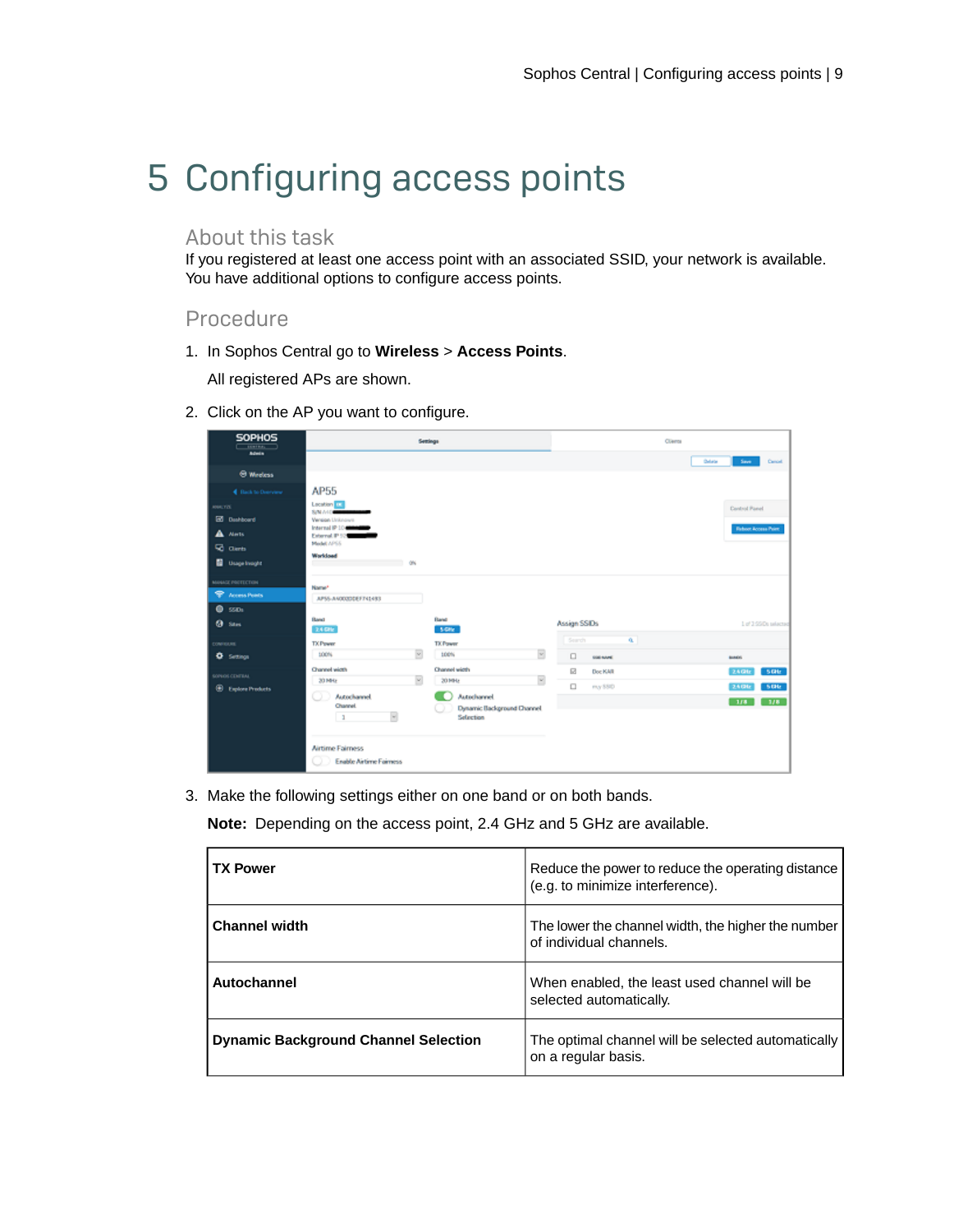| <b>Enable Airtime Fairness</b> | The AP distributes the airtime for transmission<br>equally to all clients according to their traffic needs. |
|--------------------------------|-------------------------------------------------------------------------------------------------------------|
|                                |                                                                                                             |

4. Assign at least one SSID by activating the checkbox.

The access point now broadcasts the selected network.

5. Save your settings.